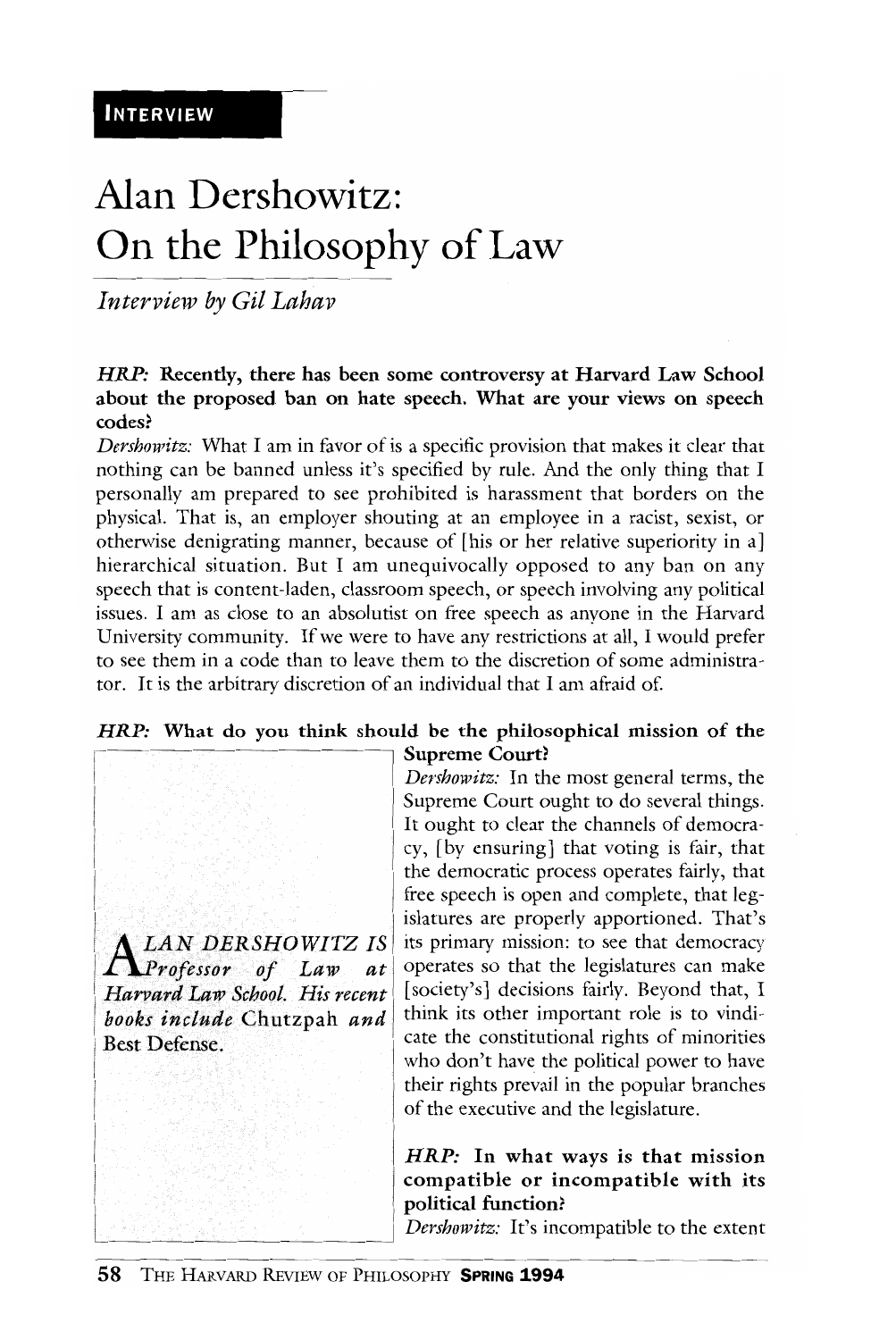- -------- - ---- - that the Supreme Court has become very politicized lately. It could be compatible. There is a proper role the Supreme Court could play, in which it is much more neutral on substantive issues but sees as its mission the vindication of minority rights that could not be vindicated by the popular branches.

# *HRP*: How do you define "minority?"

*Dershowitz:* Well, it's not easy to define it. It's a continuum. The Supreme Court should have more power to vindicate the rights of those minorities who are weakest. Organized minorities deserve less protection than unorganized minorities, like atheists, criminal defendants, Communists, or Fascists. People who have no political constituency in this country can't use political processes. I don't define minorities in the way they're defined in civil rights statutes.

#### *HRP:* So what are your views on affirmative action as a way to protect minority rights?

*Dershowitz:* My views on affirmative action are very complex. I don't personally believe in racespecific or gender-specific affirmative action. I do believe in affirmative action based on how far a person has come from his or her



personal origins. Universities ought to take into account where a person has come from, rather than only a static view of where that person is. But race [or gender] alone should be given little weight. I think race-specific affirmative action tends, in the end, to favor wealthy minorities over poor minorities, and more advantaged women over less advantaged women.

*HRP:* In *Doing and Deserving,* Joel Feinberg argues that legal responsibility, unlike moral responsibility, can be quite arbitrary. According to him this is the case because, with legal responsibility, the line must be drawn somewhere. Does that mean that there can be no right place to draw the line?

*Dershowitz:* I disagree with that formulation. In law you don't have to have a strict line; you could have a continuum too. We should not have a continuum when it comes to protected speech or areas where it's very important that we have clear lines, but it's in the nature of the legal system that we sometimes draw lines and sometimes have a continuum, and knowing when a line is appropriate [as opposed to] a continuum is a very important legal-philosophical consideration.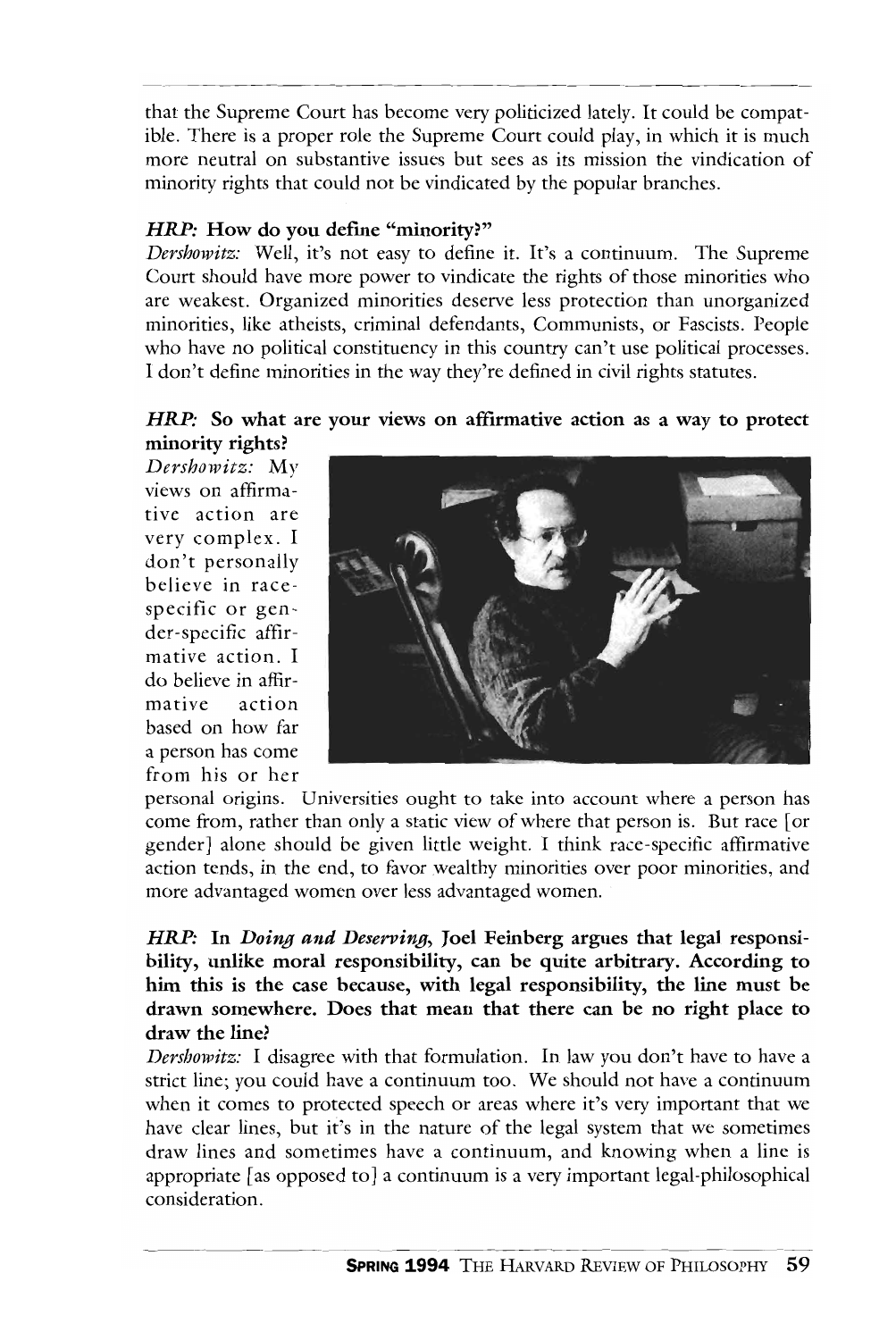*HRP*: What makes one line more appropriate or better than another line? *Dershowitz:* If we have to draw lines, we should draw them by the democratic process, because they're arbitrary and arbitrary decisions ought to be made in majoritarian ways, [and] not by judges. And for the most part, public decisions in the United States are made in this way. When we decide that IS-year olds should vote, that's a legislative judgment - there's nothing right or wrong about it. We need a line. We don't want to inquire [about] everyone's capability of voting. We instead want to delineate a clear, but arbitrary line.

#### *HRP:* How removed should judges and Supreme Court Justices be from the world which they impact with their decisions?

*Dershowitz:* Judges should be familiar with how the world operates because they're being asked to make decisions that will have real effects, and these decisions must be based on [some] conception of how the world operates. For example, the current Supreme Court suffers from not having really experienced, excellent lawyers, and that shows in the quality  $-$  or lack thereof  $-$  of some of its decisions, particularly in the criminal justice system, which I know best. We see a series of naive decisions that don't reflect the reality of the poor.

#### *HRP:* What are your views on the movement to increase the number of court proceedings that are televised?

*Dershowitz*: It's not cost free, but I think it's worth the cost. My idea is to have a publicly owned station, much like C-span, that would cover the judiciary. It wouldn't try to focus only on the sexiest and most provocative cases, but [rather] on the most important ones, even if they're boring. It wouldn't have as one of its goals to bring viewers to the screen, but to make the judiciary more accessible to those interested in its process or decisions. It should be as open, in a democracy, as any other institution of government, so I'm in favor of more televising, though I don't like the way it's done now.

#### *HRP:* But don't you think that televising important or very emotional trials can create the danger of mob justice?

*Dershowitz:* Well, the alternative to mob justice is elite justice, and what we have to do is strike a balance. Mob justice is a phrase that was also used to denigrate democracy. What's so delicate about the balance that our constitution strikes is that, on the one hand, it calls for a republican form of government with many attributes of a democracy and, on the other hand, it leaves some of the most important decisions to an elite, namely the judiciary. Keeping that balance right is very difficult.

*HRP*: In the first lecture of your course "Thinking about Thinking" you seemed to deny that there could be any truth in the world of legal discourse. You claimed that lawyers simply select as premises the level of analysis that suits the needs of their client's case, and then argue the case from those premises. If that is correct, then does justice amount simply to the level of analysis which most impresses a judge or a jury?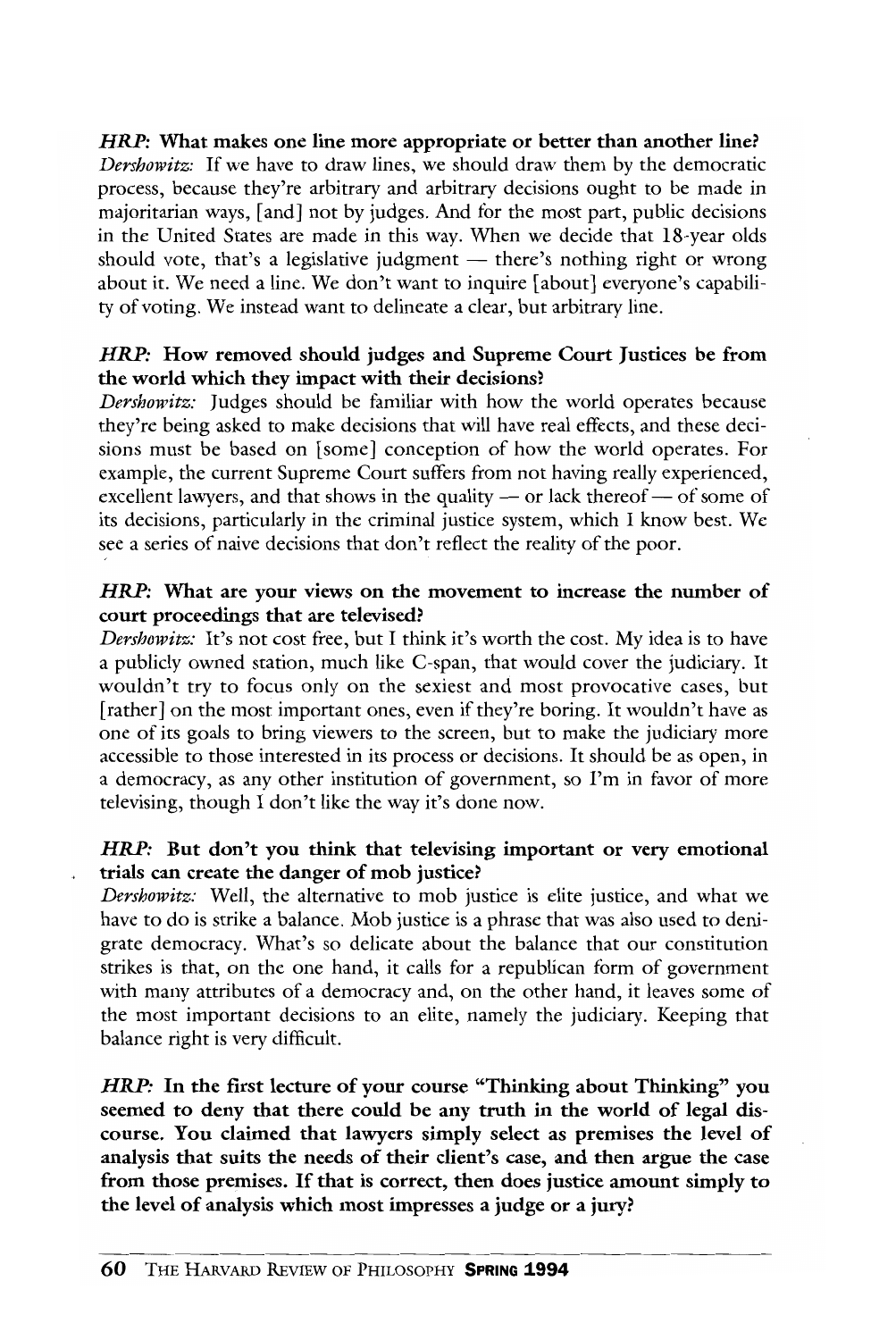*Dershowitz*: I think it is possible to have truth. I just think that it's something that few people care about deeply in our legal system. Our legal system is eminently manipulable and good lawyers know how to manipulate it. There have been times in our history when the search for truth was genuine. Today our legal system has become so politicized that I see more manipulation than 1 do [any] search for truth. Justice is a process — a fair process. Since I don't believe in natural law, and I don't believe in legal positivism, I need to look at law as a fair process, which doesn't necessarily guarantee fair outcomes.

#### *HRP:* What would a fair process entail?

*Dershowitz:* A fair process entails fairly selected judges and jurors, clearly articulated rules, rules that don't differentially impact based on race, sex, poverty, or other such factors. Substantively clear rules that contain basic elements of justice. But it's very hard to define justice, or even fairness, in a paragraph. In

some sense we know it when we see it. It's much easier to see its opposite than to see justice. never expect to see absolute justice. I have seen absolute corruption, but I have never seen absolute justice.

#### *HRP:* Given the

*((1 am as close to an absolutist on free speech as anyone in the Harvard University community. If we were to have any restrictions at all)* 1 *would prefer to see them in a code than to leave them to the discretion [of some administrator].* ))

fair process as you've just conceived of it, what aspect of America's legal system needs the most improvement right now?

*Dershowitz:* Judges and the judiciary. We have cynical judges who don't believe in justice, cheat and lie, are intellectually dishonest in every way, and yet who are elected. And that combination is an indication of disaster.

#### *HRP:* What do you think accounts for the selection of inappropriate judges?

*Dershowitz:* The politicization of the process. The fact that the judiciary is seen as a plum. The fact that people aren't trained to be judges. In many parts of the country being a federal judge means being a mediocre lawyer who has a senator for a friend, and being a state judge means being a mediocre lawyer who has a governor for a friend. The process by which we pick our judges is an abomination. It's one of the worst processes of any civilized country in the world.

#### *HRP*: Do you think judges should be elected?

*Dershowitz:* No. That's the only worse system, because then we essentially have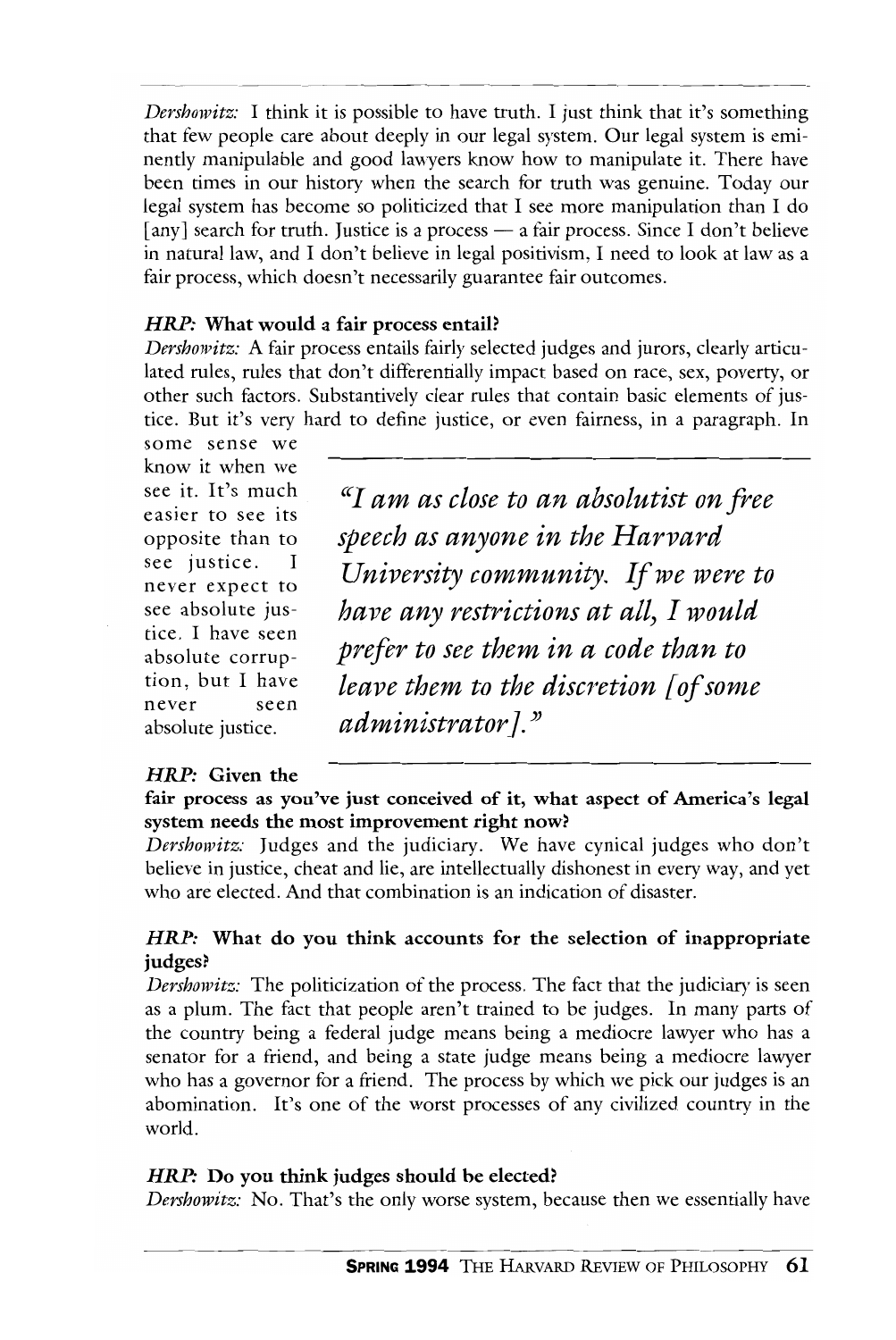one branch of government pretending to be divided into three. It's important that we have an elite branch of government that is picked for stability and selected without day-to-day accountability to the popular will. But I think they ought to be picked more professionally  $-$  more in terms of peer review and less in terms of politics.

#### *HRP:* If the United States had to improve its legal system by emulating that of another country's which country would you recommend?

*Dershowitz:* I don't think any country can emulate any other country's legal system because every legal system has to evolve from the culture of the country. There is no country in the world that is as multi-linguistic, multi-religious, multi-racial, as ours. So we have to have our own legal traditions. Any time that we've tried to borrow too heavily from other traditions we've failed. When other countries have tried to borrow from us they've failed. We have to improve our legal system on our own terms. There are elements we can borrow, but not the system. One of the reasons I generally refuse to consult other countries on how to write their constitutions is that I think too many countries borrow from other countries without thinking through what's right for them.

*((Pm not an epistemological skeptic. If Pm sitting in a chair, I don't doubt that it)s a chair.))* 

*HRP:* From your observations, which other countries have exemplary or fair justice systems? *Dershowitz:*  None. I don't

think any country has a perfectly fair justice system. Every country that I've been to and examined has major flaws in its legal system. Some are better than others, and some systems are better than other systems in certain ways but not in other ways. For example, the military system is very efficient, but when any element of politics comes into play, it's terrible. The English system is very good, but it is [too sheltered from the press], and so its abuses cannot be as effectively monitored. The Israeli system is quite good, except when it comes to protecting the rights of Palestinians. So every system has its particular flaws.

#### *HRP:* Some opponents of the death penalty base their opposition on the skeptical claim that there is always doubt as to a defendant's guilt. What do you think of this view?

*Dershowitz:* They're wrong. Sometimes there is no doubt. There is no doubt that Adolf Eichmann killed many Jews. Sometimes there is undeniable evidence, like with a video tape.

## *HRP:* But those opponents might counter that even video tapes can be doctored, and so there is always room for doubt.

*Dershowitz:* That's true. But not every video tape is doctored. I still believe in